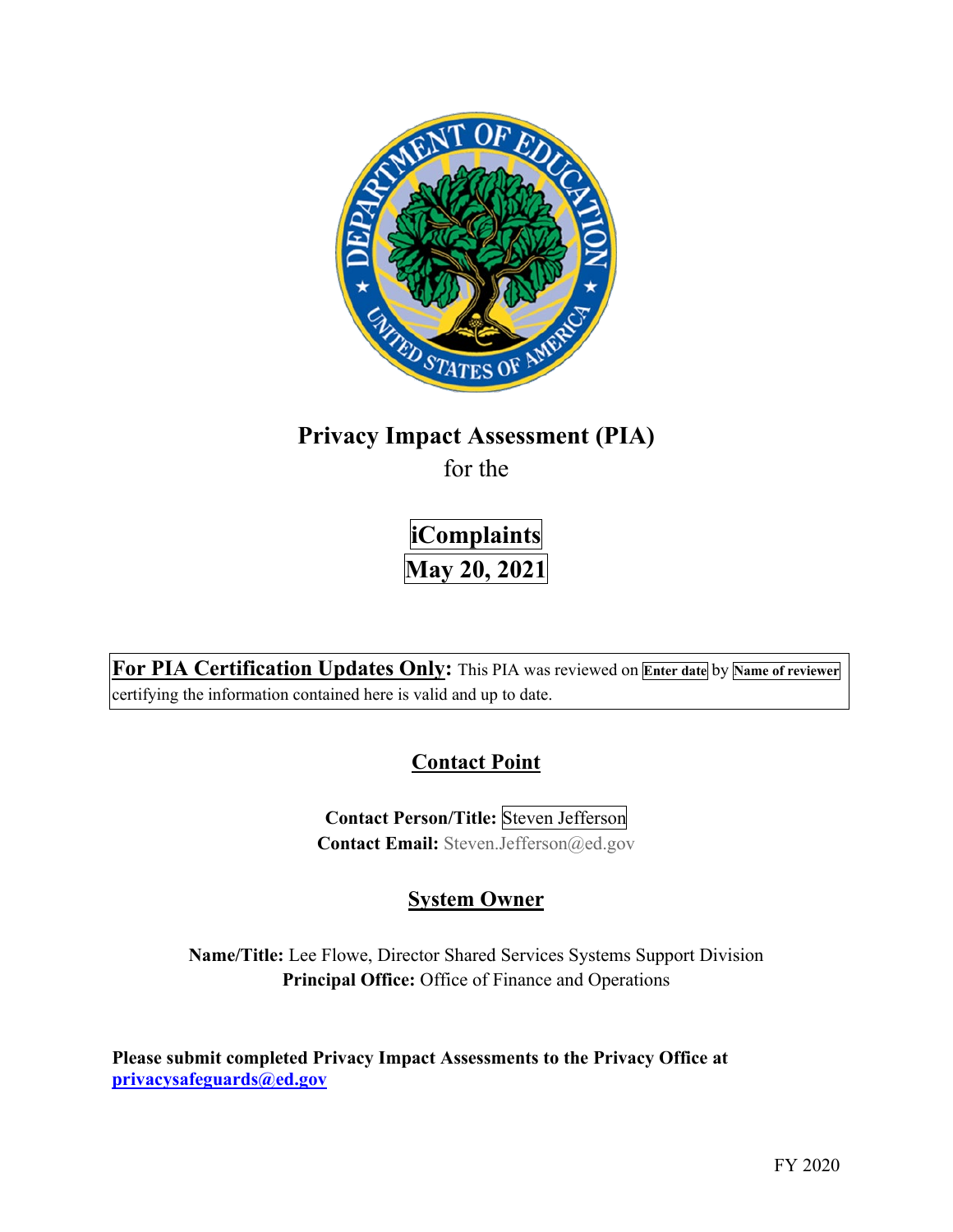*Please complete this Privacy Impact Assessment (PIA) on how personally identifiable information (PII) is collected, stored, protected, shared, and managed electronically by your system. You may wish to consult with your ISSO in completing this document. If a question does not apply to your system, please answer with N/A.* 

#### **1. Introduction**

or purpose for the system. **1.1.** Describe the system including the name, acronym, and a brief description of the program

 or purpose for the system. The Electronic Case Management Platform (ECAMP) was developed to support the Office of Finance and Operations (OFO) strategy of streamlining information technology (IT) operations to better align with the U.S. Department of Education's (Department) goal of IT modernization, standardize the use of IT shared services, and reduce the overall cybersecurity footprint. The ECAMP will combine separate case management systems or modules, each with separate small contracts with Tyler Technologies, Inc. (formerly MicroPact), a cloud service provider (CSP).

 operating systems (i.e., iOS, Windows). iComplaints is supported via a Software-as-a- based configurations (process templates) focused on a particular process domain or a iComplaints is a web-based application that is platform-independent of other user Service (SaaS) platform, known as Entellitrak. Entellitrak is a configurable data tracking and management platform for case management (CM) and business process management (BPM). It provides pre-built, executable business process management system (BPMS) vertical industry sector and supports storing data in either an Oracle database or Microsoft structured query language (SQL) server database. iComplaints is accessed via a web-based interface, utilizing a role-based security and access model. The system provides administration and tracking information to the Department.

 Opportunity Commission (EEOC) information concerning the status, processing, and disposition of Federal sector EEO complaints (under Title VII of the Civil Rights Act) so as to adjudicate and issue final decisions and arrive at final disposition of EEO Services (OEEOS) that provides all the functionality required to collect, track, manage, process, and report on information regarding the processing of the agency's Federal iComplaints is used to support requirements outlined at 29 CFR § 1614. This regulatory provision requires all Federal agencies to track and report to the Equal Employment complaints. iComplaints is the Department's system managed by the Office of EEO sector EEO complaints and cases.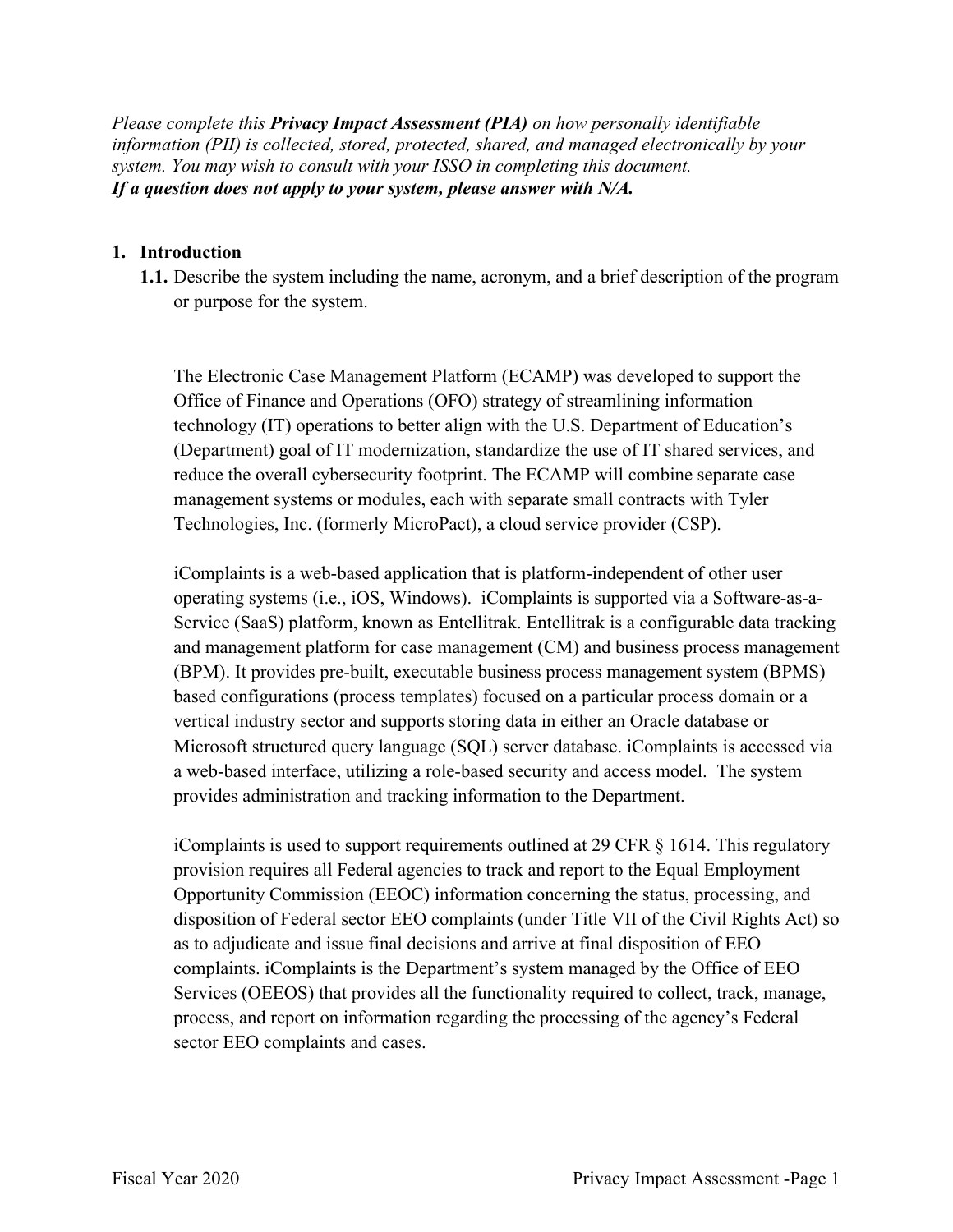**1.2.** Describe the purpose for which the personally identifiable information  $(PII)^{1}$  is collected, used, maintained or shared.

 Information is collected so that the Department can develop an impartial and appropriate complaints in a timely manner, order relief if appropriate, and prepare reports mandated factual record of all Federal sector EEO complaints, including a record of the actions taken during the processing of the complaint. The purpose of this is to adjudicate EEO by the EEOC.

**1.3.** Is this a new system, or one that is currently in operation?

### Currently Operating System

**1.4.** Is this PIA new, or is it updating a previous version?

### New PIA

iComplaints migrated to the Entellitrak SaaS platform, so a new PIA is required.

**1.5.** Is the system operated by the agency or by a contractor?

Contractor

- **1.5.1.** If the system is operated by a contractor, does the contract or other acquisitionrelated documents include privacy requirements?
	- $\Box$  N/A
		- Yes

## **2. Legal Authorities and Other Requirements**  *If you are unsure of your legal authority, please contact your program attorney.*

**2.1.** What specific legal authorities and/or agreements permit and regulate the collection and use of data by the system? Please include name and citation of the authority.

The Equal Employment Act of 1972, 42 USC 2000e-16, prohibits employment discrimination. The Federal Sector Equal Employment Opportunity Regulations, 29

 $1$  The term "personally identifiable information" refers to information which can be used to distinguish or trace an individual's identity, such as their name, social security number, biometric records, etc. alone, or when combined with other personal or identifying information which is linked or linkable to a specific individual, such as date and place of birth, mother's maiden name, etc. OMB Circular A-130, page 33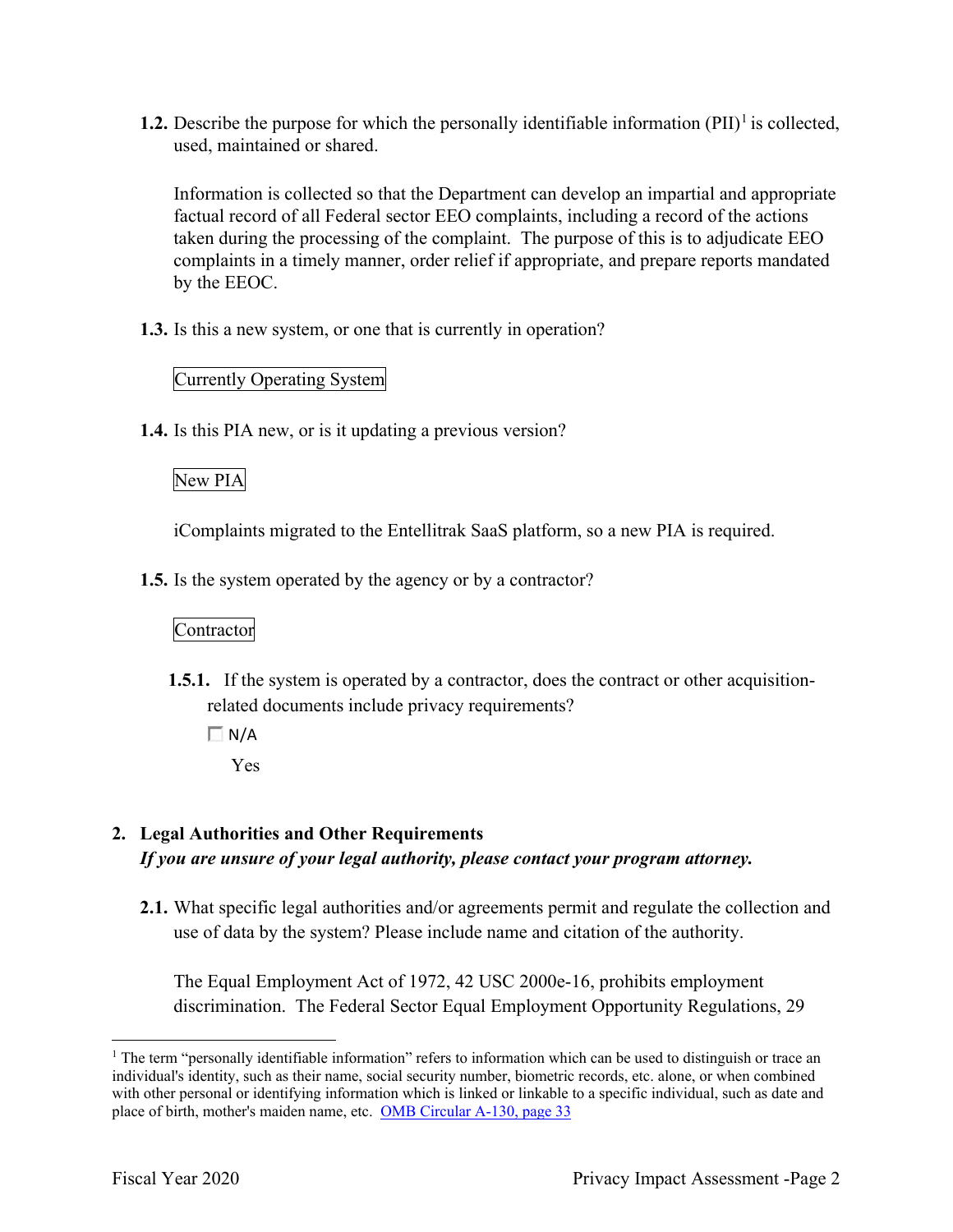CFR Part 1614, implement the Federal workplace discrimination laws. The Equal Employment Opportunity Management Directive 110 (EEO MD 110) provides Federal employment discrimination complaints governed by the EEOC's regulations at 29 CFR. agencies with EEOC policies, procedures, and guidance relating to the processing of Part 1614.

#### **SORN**

 **2.2.** Is the information in this system retrieved by an individual's name or personal identifier such as a Social Security Number or other identification?<br>Ves

**2.2.1.** If the above answer is **YES,** this system will need to be covered by Privacy Act System of Records Notice(s)  $(SORN(s))$ .<sup>2</sup> Please provide the SORN name, number, Federal Register citation and link, or indicate that a SORN is in progress.  $\Box$  N/A

EEOC/GOVT-1 Equal Employment Opportunity in the Federal Government Complaint and Appeals Records, 81 FR 81116 (November 17, 2016).

 **2.2.2.** If the above answer is **NO**, explain why a SORN was not necessary. For Department, etc. example, the information is not retrieved by an identifier, the information is not maintained in a system of records, or the information is not maintained by the

 $\overline{M}$  N/A

Click here to enter text.

#### **Records Management**

 **an email to [RMHelp@ed.gov](mailto:RMHelp@ed.gov) If you do not know your records schedule, please consult with your records liaison or send** 

 Administration (NARA) for the records contained in this system? Please provide all **2.3.** What is the records retention schedule approved by National Archives and Records relevant NARA schedule numbers and disposition instructions.

 $2$  A System of Records Notice (SORN) is a formal notice to the public that identifies the purpose for which PII is collected, from whom and what type of PII is collected, how the PII is shared externally (routine uses), and how to access and correct any PII maintained by ED. <https://connected.ed.gov/om/Documents/SORN-Process.pdf>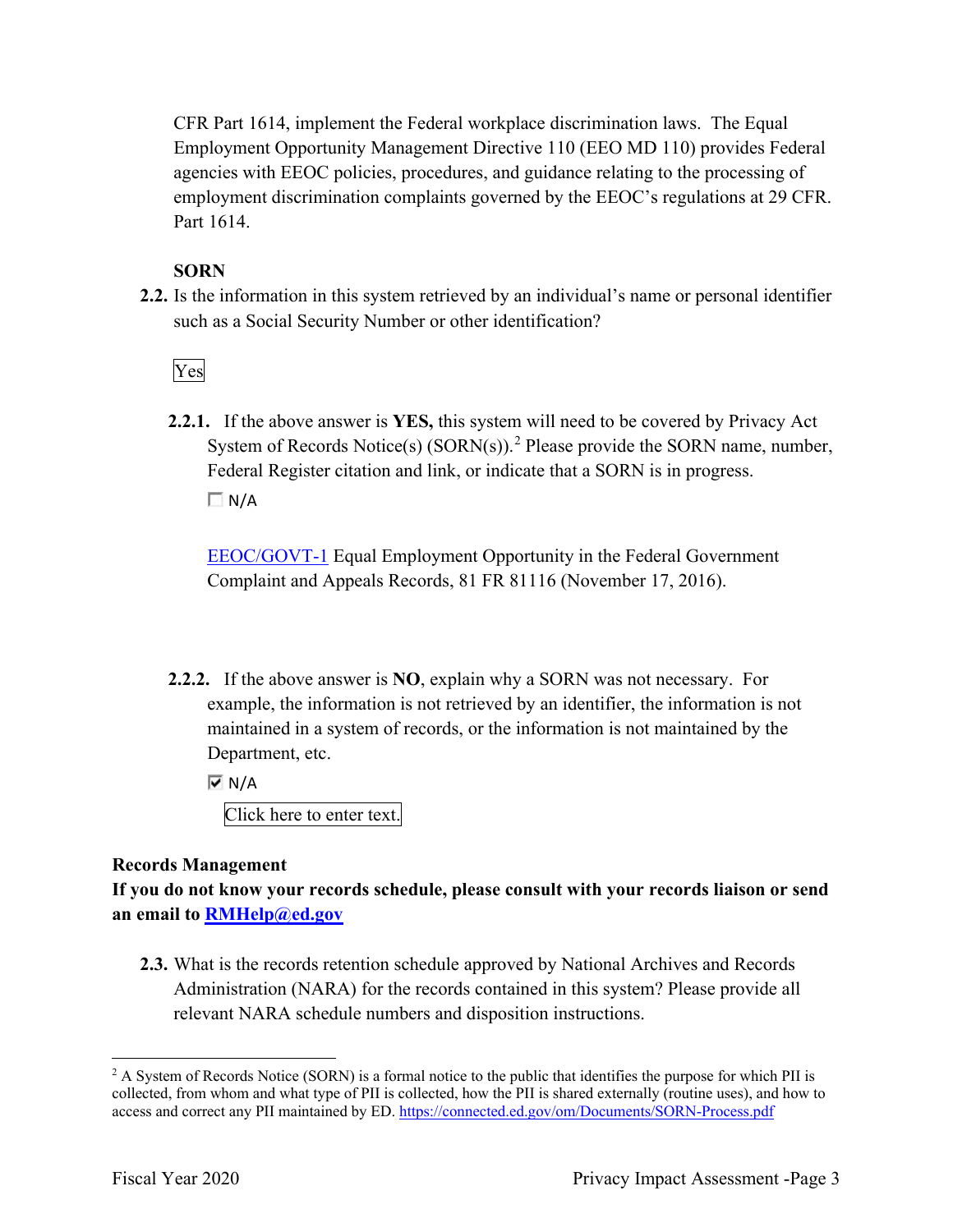GENERAL RECORDS SCHEDULE 2.3, Employee Relations Records, Item 111 EEO Discrimination Complaint Case Files – Formal Process. Temporary. Destroy 7 years after resolution of case, but longer retention is authorized if required for business use.

 Mandatory Reports to External Federal Entities Regarding Administrative Matters Temporary. Destroy 6 years after report submission or oversight entity notice of approval, as appropriate, but longer retention is authorized if required for business use. GENERAL RECORDS SCHEDULE 5.7, Agency Accountability Records, Item 050

 timelines in the records disposition schedule? **2.4.** Is the PII contained in this system disposed of appropriately, and in accordance with the

Yes

#### **3. Characterization and Use of Information**

#### **Collection**

**3.1.** List the specific PII elements (e.g., name, email, address, phone number, date of birth, Social Security, etc.) that the system collects, uses, disseminates, or maintains.

The PII elements collected are:

- submitted by complainant such as charge of discrimination, personal interview • Complainant's name, personal email address, home address, employee pay grade, job series, phone number, date of birth, race, and disability status. Documents statement, and correspondence.
- • Employer's name, work phone number, and supervisor's pay plan (if known). Documents submitted by employer such as statement of position, correspondence, statements of witnesses, documentary evidence such as personnel files, records of earnings, employee benefit plans, seniority list, job titles and descriptions, applicant data, organizational charts, collective bargaining agreements, and petitions to revoke or modify subpoenas.
- • Information gathered in the course of the investigation and during a hearing, if relevant, such as witness statements, investigator's notes, investigative plan, report of initial and exit interview, investigator's analyses of evidence and charge, subpoenas, decisions and letters of determination, conciliation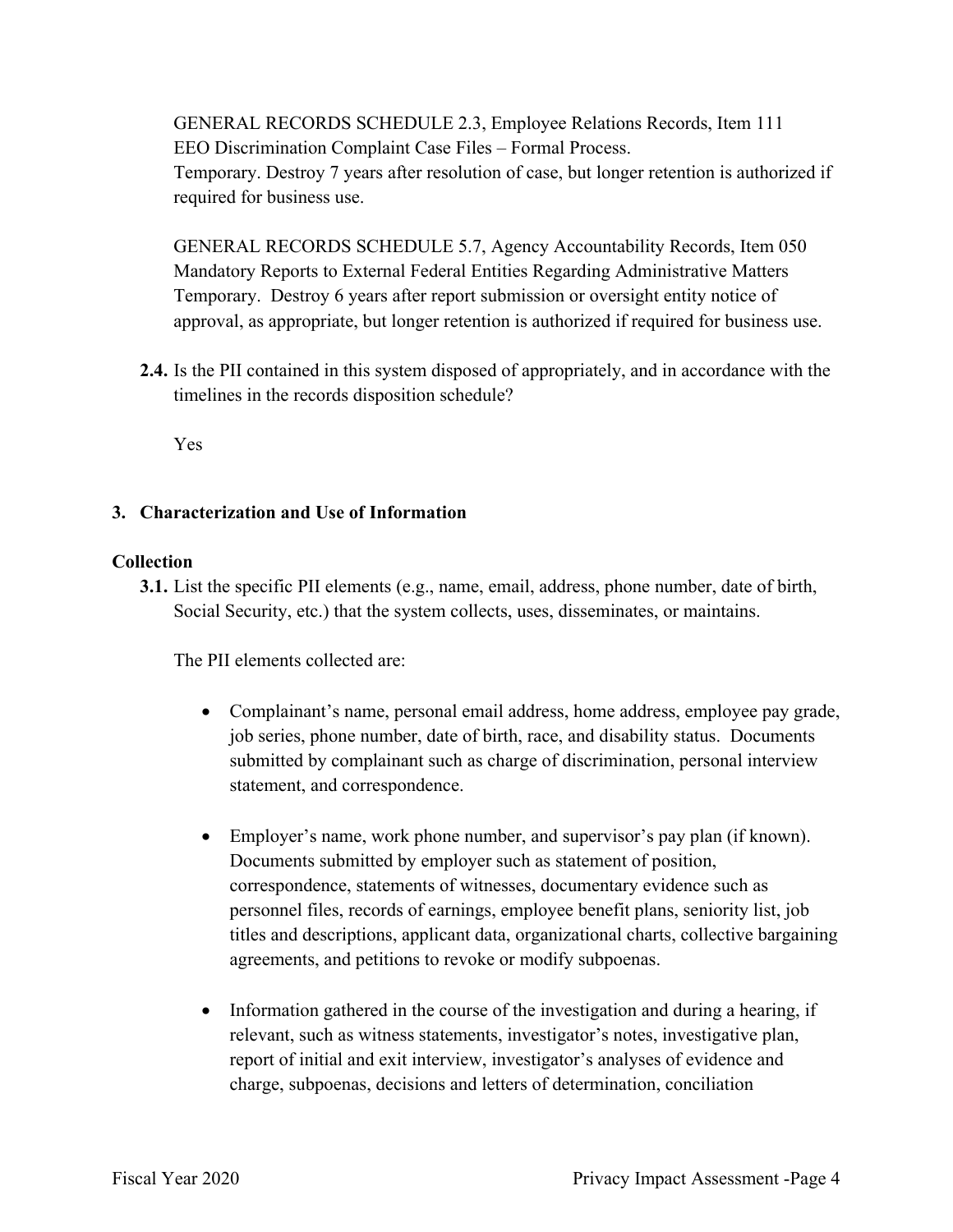agreements, correspondence, and any additional evidence gathered during the course of the investigation.

 **3.2.** Does the system collect only the minimum amount required to achieve the purpose stated in Question 1.2?<br>Yes

 The system collects the minimum contact information so as to communicate with relevant parties. The additional information collected is the minimum necessary to investigate and adjudicate the complaint.

**3.3.** What are the sources of PII collected (e.g., individual, school, another agency, commercial sources, etc.)?

 The individuals who are party to the EEO complaint, the Department, another Federal agency (e.g., EEOC, Merit Systems Protection Board), and EEO Investigators.

 **3.4.** How is the PII collected from the stated sources listed in Question 3.3 (e.g., paper form, web page, database, etc.)?

The majority of the PII collected is provided by the complainant by completing the EEO Pre-Complaint Intake Form. This form can be submitted electronically through email or provided in hard copy to an EEO specialist. Additional PII mentioned in section 3.1 is compiled through the course of the limited inquiry and investigation.

 **3.5.** How is the PII validated or confirmed to ensure the integrity of the information collected?<sup>3</sup> Is there a frequency at which there are continuous checks to ensure the PII remains valid and accurate?

 accurate PII is being maintained. The PII is validated as it is being collected by either the complainant completing the EEO Pre-Complaint Intake Form and the ongoing communication between the EEO Specialist and the complainant whose information is collected to ensure that updated and

#### **Use**

**3.6.** Describe how the PII is used to achieve the purpose stated in Question 1.2 above.

 $3$  Examples include restricted form filling, account verification, editing and validating information as it's collected, and communication with the individual whose information it is.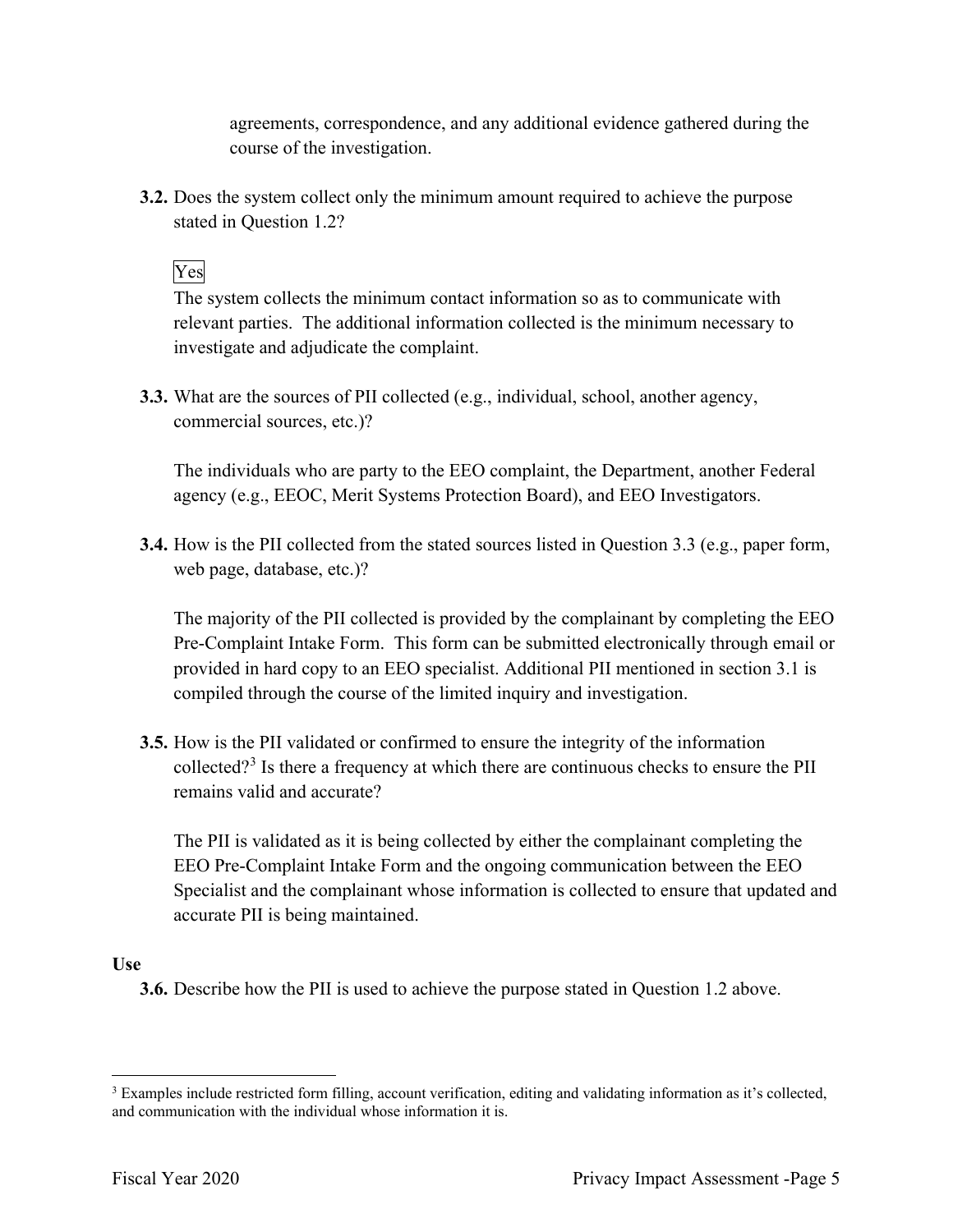improper disclosure of complaint matters to the wrong complainant or mix-up of witnesses, and representatives. Data are also being collected to process complaints in a acceptable legal standards, explain the reasons for decisions, and to give complainants adequate and timely notice of their rights. Data may also be used for reporting and The purpose of the collection is to process and adjudicate EEO complaints, associate filers with their respective complaints, to avoid mishandling a complaint (i.e., an complaint matters), and to maintain current contact information for complainants, timely manner, develop adequate factual records, issue decisions that are consistent with statistical purposes, for example Department officials could request the number of complaints filed against a Responsible Management Official (RMO). When used for statistical purposes, personal identifiers will be removed.

 **3.7.** Is the system using PII for testing/researching new applications or information systems prior to deployment or for training employees?<br>No

 **3.7.1.** If the above answer is **YES,** what controls are in place to minimize the risk and protect the data?

 Click here to enter text.  $\overline{M}$  N/A

### **Social Security Numbers**

*It is the Department's Policy that, in order to collect Social Security Numbers, the System Owner must state the collection is: 1) authorized by law, 2) necessary for an agency purpose, and 3) there is no reasonable alternative.* 

 **3.8.** Does the system collect Social Security Numbers? Note that if the system maintains Social Security Numbers but does not explicitly collect them, answer 3.8.1 to address the purpose for maintaining them.

No

**3.8.1.** If the above answer is **YES**, explain the purpose for its collection, and how the SSN will be used.

 $\overline{M}$  N/A

Click here to enter text.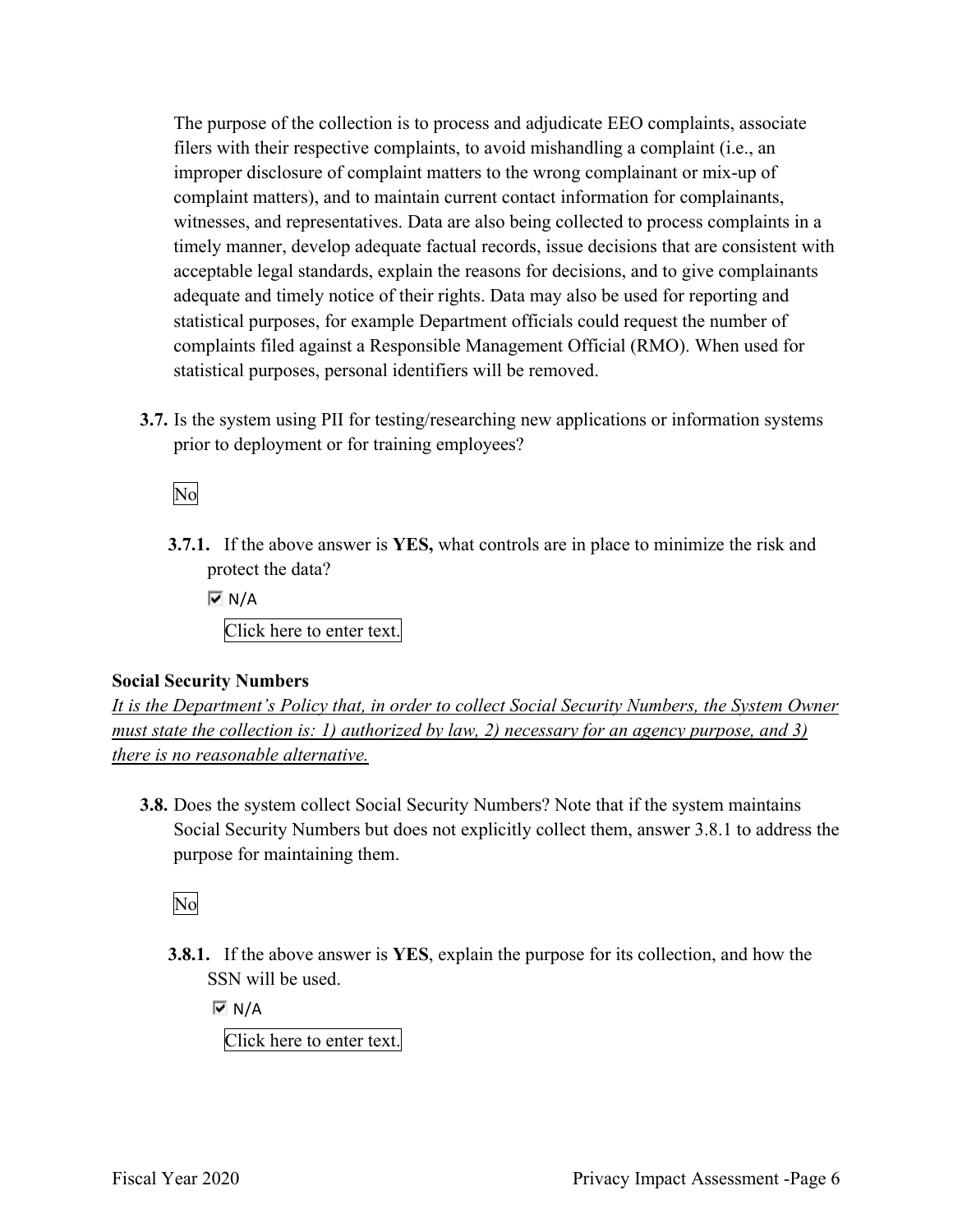**3.8.2.** Specify any alternatives considered in the collection of SSNs and why the alternatives were not selected.

 $\overline{V}$  N/A Click here to enter text.

- **4. Notice** 
	- its collection (e.g., direct notice, such as a Privacy Act Statement (if applicable) or **4.1.** How does the system provide individuals with notice about the collection of PII prior to public notice, such as a SORN, PIA,)? If notice is not provided, explain why not.

 provides to the complainant. This PIA and a SORN are also published at The Privacy Act statement provided in 4.2 is part of the package that the EEO specialist <www.ed.gov/notices>, which provides public notice.

**4.2.** Provide the text of the notice or the link to the webpage where the notice is posted if notice is provided other than by SORN or PIA.

 $\Box$  N/A

A Privacy Act statement is provided prior to applicants entering information into the system. Public notices are also provided through this PIA as well as a SORN.

 **4.3.** What opportunities are available for individuals to consent to uses (including new uses of previously collected PII), decline to provide PII, or opt out of the project?

 The disclosure of PII is voluntary and individuals who submit a complaint may decline to provide requested information but doing so may result in the dismissal of their complaint because of failure to respond or proceed in a timely fashion.

**4.4.** Is the notice referenced in Question 4.1 reviewed and revised when there are changes in the practice, policy, or activities that affect the PII and privacy to ensure that individuals are aware of and can consent to, where feasible, these changes?

Yes

### **5. Information Sharing and Disclosures**

#### **Internal**

 **5.1.** Will PII be shared internally with other ED principal offices? If the answer is **NO**, please skip to Question 5.4.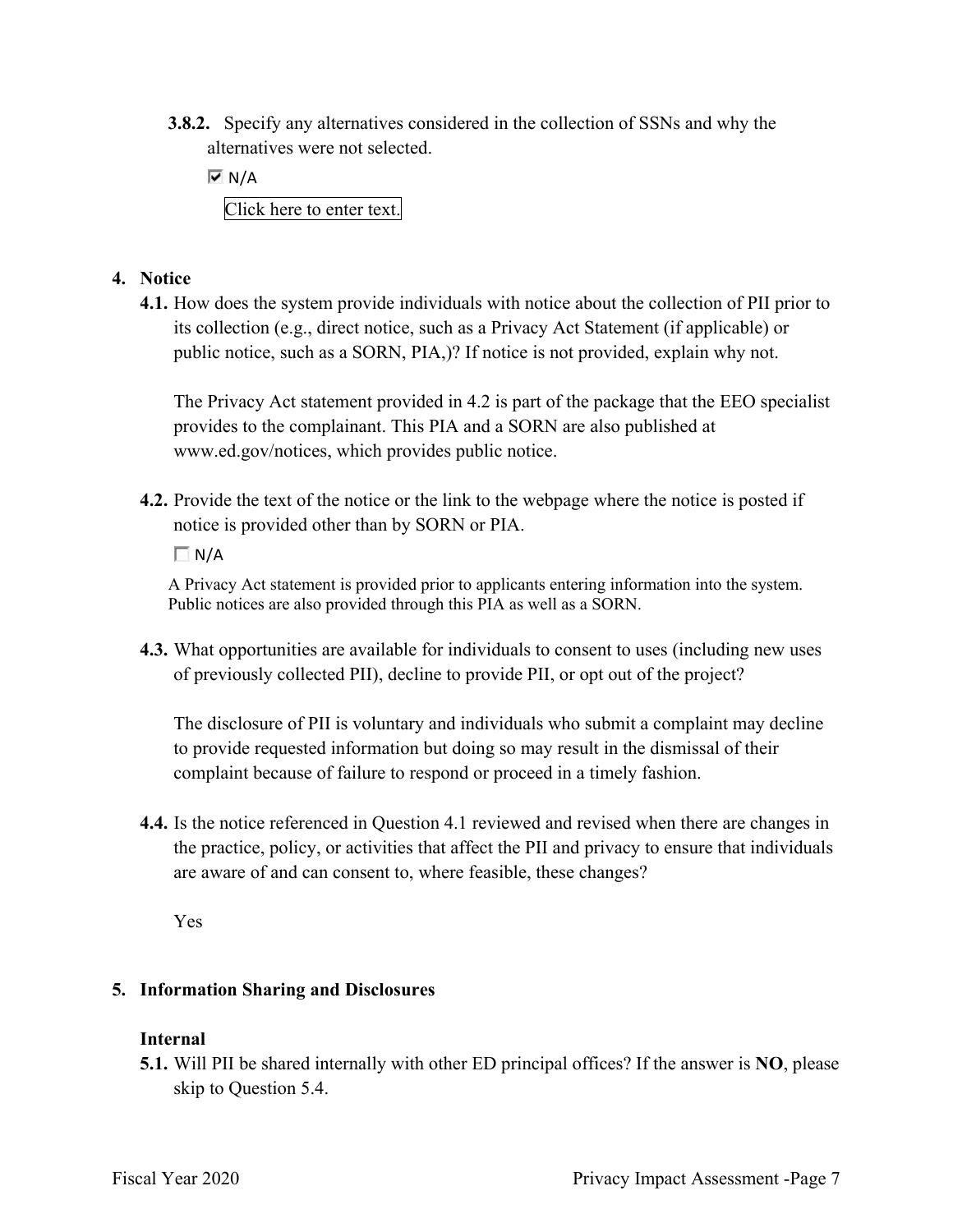Yes

**5.2.** What PII will be shared and with whom?

 $\Box$  N/A

 Any information collected as part of the complaint process is shared with the Department's Office for Civil Rights (OCR).

 **5.3.** What is the purpose for sharing the specified PII with the specified internal organizations?

 $\Box$  N/A

 All data would be shared with OCR for the purpose of litigating the case on behalf of the Department.

#### **External**

 **5.4.** Will the PII contained in the system be shared with external entities (e.g., another agency, school district, the public, etc.)? If the answer is **NO**, please skip to Question 6.1.

### Yes

The information will be shared with the EEOC pursuant to 29 CFR § 1614.

 **5.5.** What PII will be shared and with whom? List programmatic disclosures only. 4  **Note: If you are sharing Social Security Numbers externally, please specify to whom and for what purpose**.

 $\Box$  N/A

 Report). The information is shared with the complainant, and the EEOC via the Federal The shared PII is part of an EEO Complaint File (including the EEO Investigative Sector EEO Portal (FEDSEP). <https://egov.eeoc.gov/FedSep/jsp/secure/login.jsf>

**5.6.** What is the purpose for sharing the PII with the specified external entities?

 $\Box$  N/A

To adjudicate Title VII of the Civil Rights Act, Federal sector EEO complaints.

<sup>&</sup>lt;sup>4</sup> If this information is covered by Privacy Act System of Records Notice (SORN) please list only relevant programmatic disclosures listed under the Routine Uses section.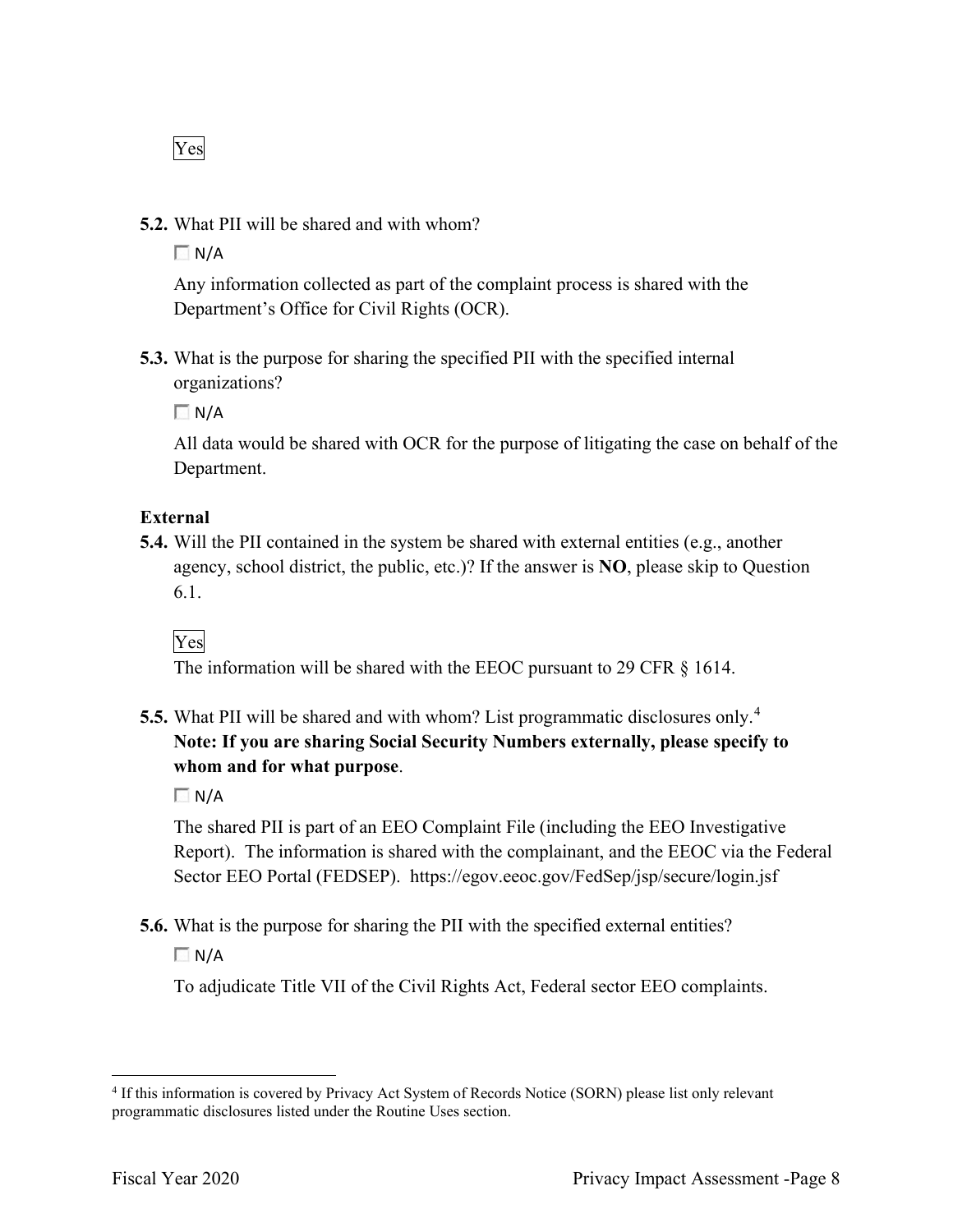**5.7.** Is the sharing with the external entities authorized?

 $\Box$  N/A Yes

**5.8.** Is the system able to provide and retain an account of any disclosures made and make it available upon request?

 Click here to enter text.  $\Box$  N/A Yes

**5.9.** How is the PII shared with the external entity (e.g., email, computer match, encrypted line, etc.)?

 $\Box N/A$ 

 Information is not disclosed directly from iComplaints. An OEEOS staff member retrieves information from iComplaints and provides it via email, encrypted line, or hard copy.

**5.10.** Is the sharing pursuant to a Computer Matching Agreement (CMA), Memorandum of Understanding (MOU), or other type of approved sharing agreement with another agency?

 $\Box N/A$ 

No

**5.11.** Does the project place limitation on re-disclosure?

 $\Box$  N/A Yes

#### **6. Redress**

**6.1.** What are the procedures that allow individuals to access their own information?

 At the conclusion of an EEO Investigation, the complainant is provided with a copy of the report of investigation (ROI). In addition, the complainant can submit a Privacy Act request at any point in the process to obtain their information.

 **6.2.** What procedures are in place to allow the subject individual to correct inaccurate or erroneous information?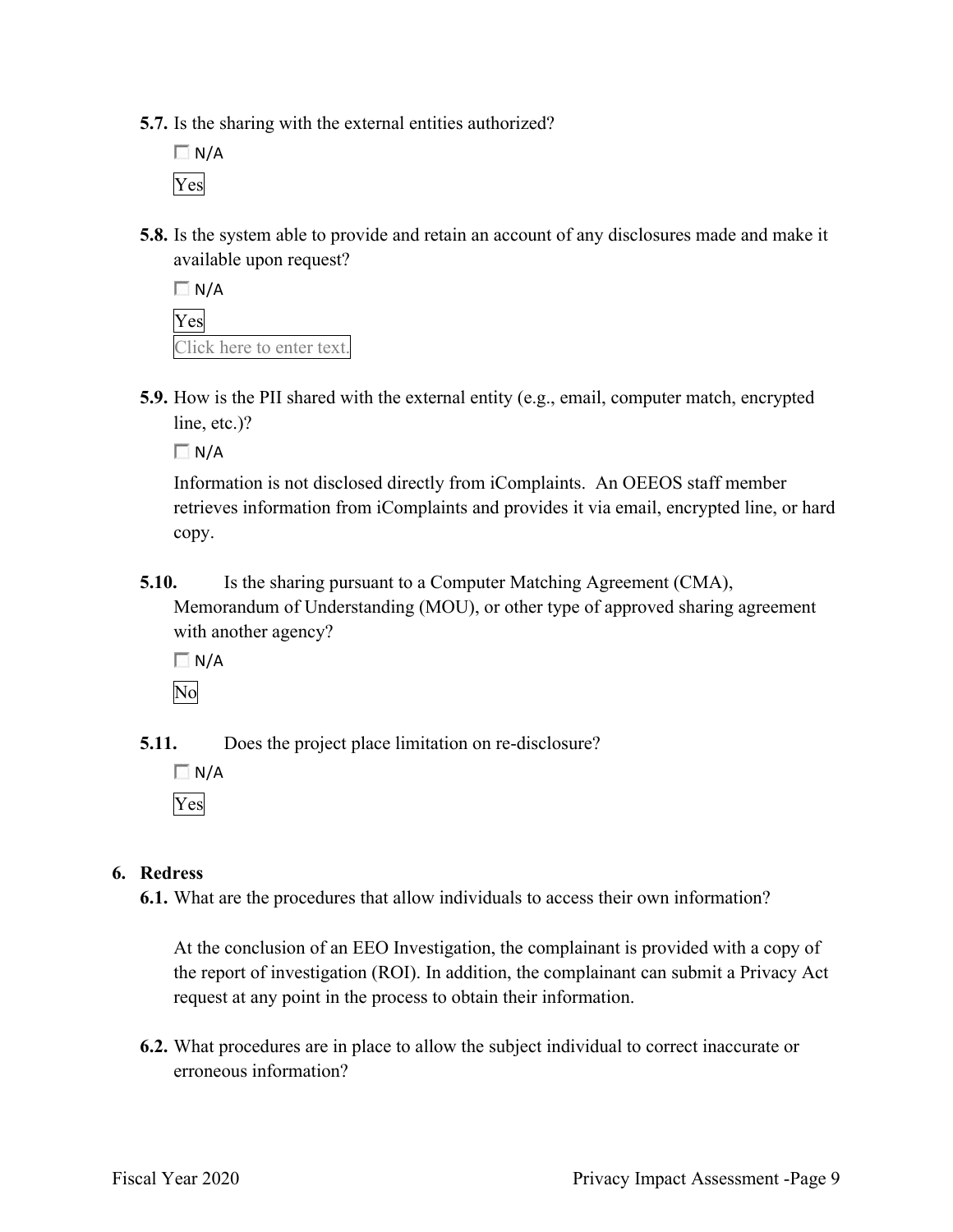The complainant receives a copy of the report of investigation which allows them to correct or update any inaccurate or erroneous information. If an individual wishes to system manager according to the instructions in the SORN. amend the content of a record in the system of records, the individual may contact the

**6.3.** How does the project notify individuals about the procedures for correcting their information?

 provide information and procedures for amending records. Both the SORN and this PIA, as well as the Department's regulations, at 34 CFR 5b7,

#### *7.* **Safeguards**

#### *If you are unsure which safeguards will apply, please consult with your ISSO.*

 **7.1.** Does the principal office work with their CSO/ISSO to build privacy & security into the system and build privacy extensions to the extent feasible?



**7.2.** Is an Authority to Operate (ATO) required?



 **7.3.** Under NIST FIPS Pub. 199, what is the security categorization of the system: **Low, Moderate, or High?** 

 $\Box$  N/A Moderate

 **7.4.** What administrative, technical, and physical safeguards are in place to protect the information?

 routine testing of their environment to ensure the confidentially, integrity, and availability of the information in the system and services provided. The CSP enforces security controls over the physical facility where the system is located in adherence with iComplaints is hosted outside of the Department's network on a FedRAMP-certified CSP, Tyler Federal. The system is provided as a SaaS and is required to complete FedRAMP standards.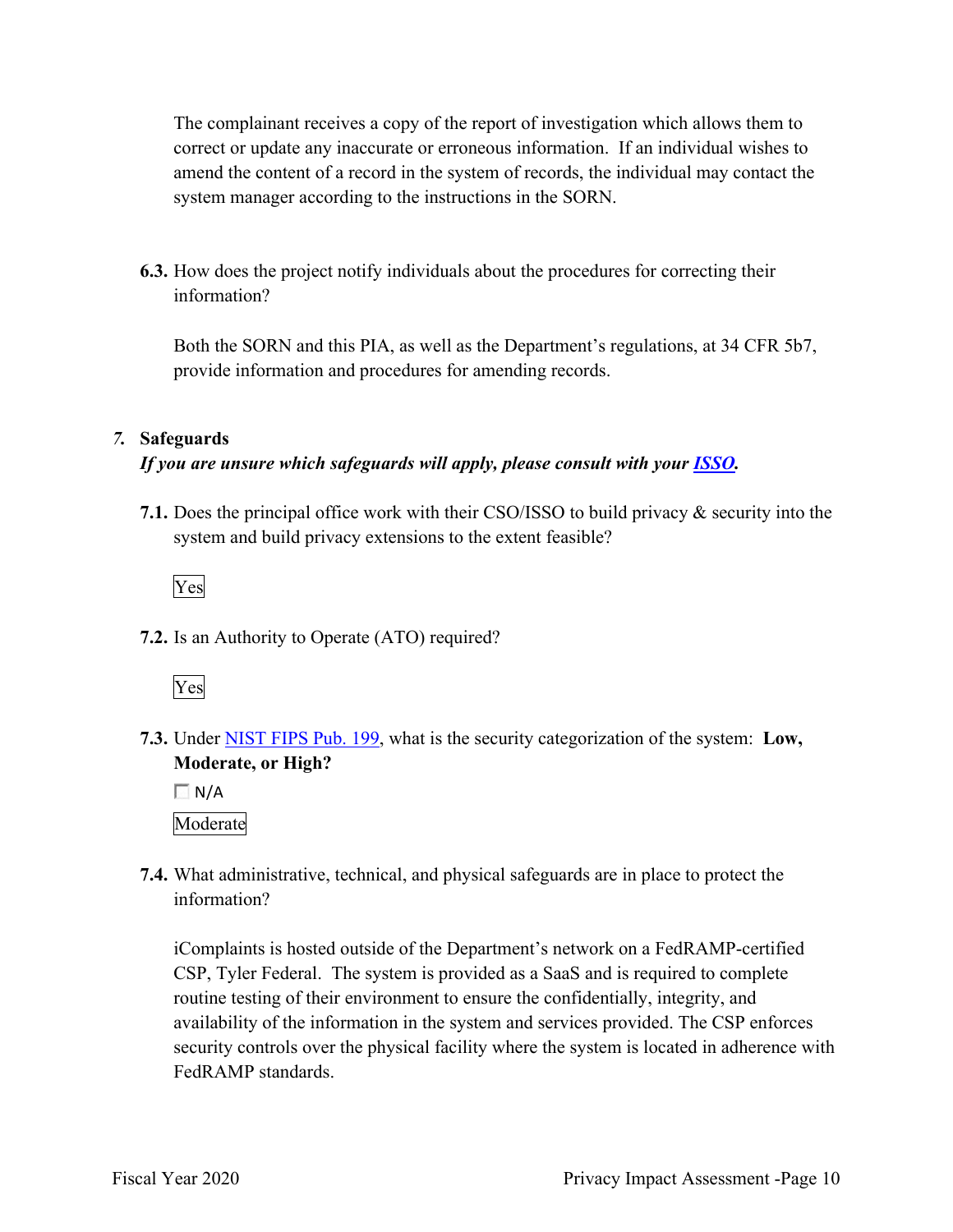firewall is in place which allows only specific trusted connections to access the data. and Technology (NIST) standards. iComplaints utilizes role-based authentication to ensure only authorized users can access information, and they can only access the information needed to perform their duties. Authentication to the server is permitted only over secure, encrypted connections. A iComplaints has an ATO in place and complies with all National Institute of Standards

Physical safeguards for the data centers are detailed within the system security plan and are assessed as part of the FedRAMP assessment. Tyler Federal does not consume, process, or view the customers' data; no hard copies are made.

 cryptographic mechanisms are in place. There is role-based access control within the MicroPact/Tyler Federal does not access customer production applications without specific approval from the system owner (possibly for troubleshooting purposes). The customer manages application-level access and accounts. Multiple layers of application.

 **7.5.** Is the information in the system appropriately secured in accordance with the IT security requirements and procedures as required by Federal law and policy?



**7.6.** Has a risk assessment been conducted where appropriate security controls to protect against that risk have been identified and implemented?

Yes

The system is currently being assessed by a third party. An initial assessment has been completed by the ISO and Plan of Action and Milestones (POAMs) have been created to address and control deficiencies.

 ensure the security controls continue to work properly at safeguarding the PII. **7.7.** Please describe any monitoring, testing or evaluation conducted on a regular basis to

MicroPact/Tyler Federal performs monitoring, testing, and evaluation of their software. MicroPact/Tyler Federal is responsible for ensuring access controls are working as defined in the software.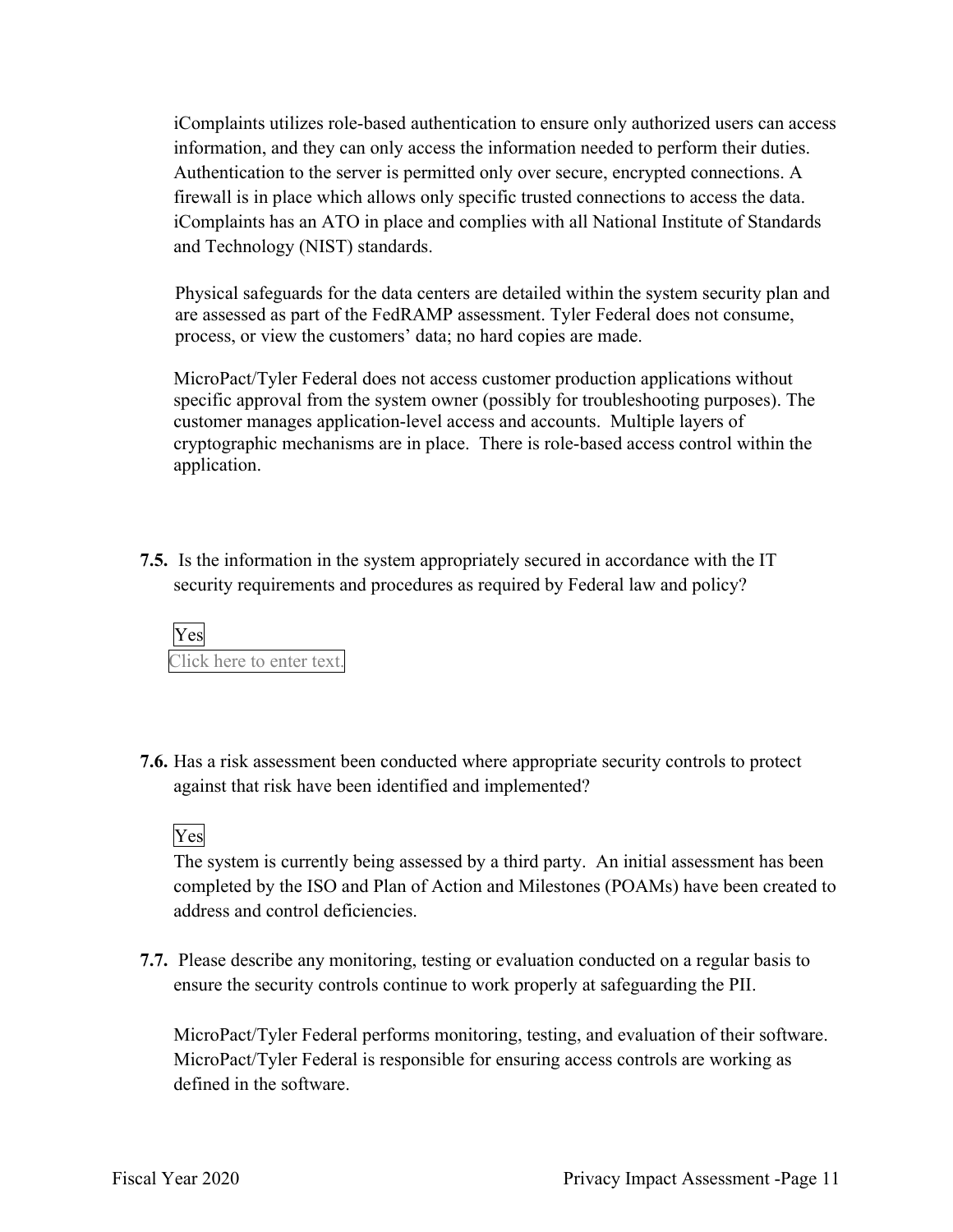As a part of their continuous monitoring plan, MicroPact/Tyler Federal evaluates and report. Additionally, MicroPact/Tyler Federal supports multiple customer assessments each year and evaluates those results. Security documentation is reviewed by the information system security officer (ISSO) and the information system owner (ISO) at tests a selection of controls internally on a scheduled basis. Assessments are conducted annually by MicroPact/Tyler Federal's third-party organization as part of FedRAMP continuous monitoring requirement; results are reported within the security assessment least annually and updated as required by changes to the system, security posture, or security requirements.

 Infrastructure logs are audited. Application-level audit logs can be run by the customer internally. There are a number of reviews conducted by the iComplaints administrator to The system production environment has multiple monitoring tools in place. from the administrative module. MicroPact/Tyler Federal also has a continuous monitoring plan in place, which schedules the evaluation/testing of select controls ensure only authorized users are accessing system data.

#### **8. Auditing and Accountability**

 **8.1.** How does the system owner assess and ensure that the PII is used in accordance with stated practices in this PIA?

 a regular basis to ensure there is no misuse or malicious activity with the system or data. The system owner ensures the iComplaints administrator completes reviews of audit logs on

 The system owner periodically reviews audit reports provided by the iComplaints administrator regarding information processing and maintains the access control list for who can read/write any PII. The ISO also works directly with the Department's privacy office on privacy compliance documentation to ensure all information in this PIA is up to date and accurate. Ultimately, the iComplaints system application(s) undergo yearly OMB Circular A-123, Appendix A (Management's Responsibility for Enterprise Risk Management and Internal Control) assessment, and NIST Special Publication 800-53 system security control self-assessments.

 **8.2.** Does the system owner continuously monitor and audit the privacy controls to ensure effective implementation?

Yes

mitigated? **8.3.** What are the privacy risks associated with this system and how are those risks mitigated?<br>Fiscal Year 2020 Privacy Impact Assessment -Page 12